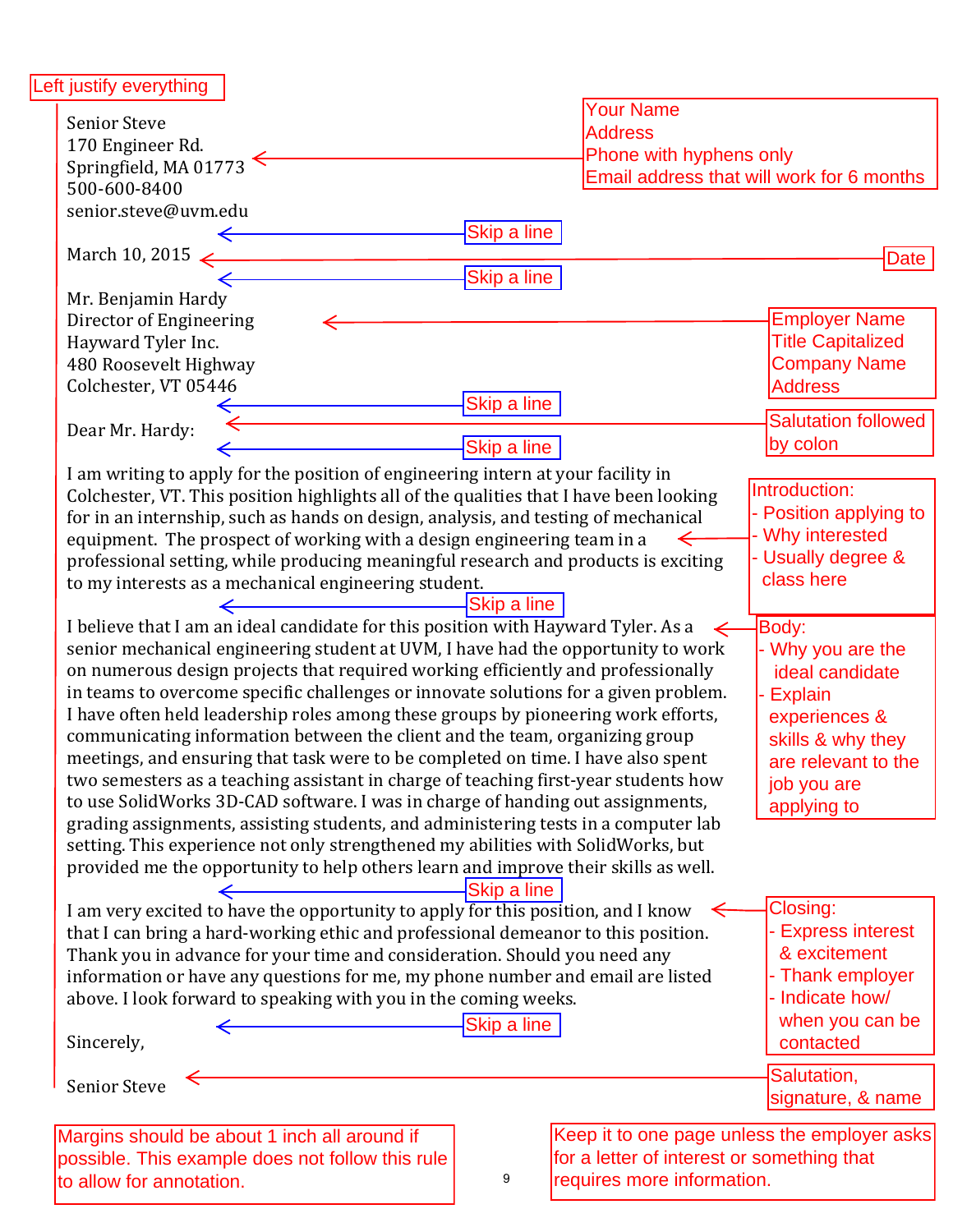Senior Steve 170 Engineer Rd. Springfield, MA 01773 500-600-8400 senior.steve@uvm.edu 

March 10, 2015

Mr. Benjamin Hardy Director of Engineering Hayward Tyler Inc. 480 Roosevelt Highway Colchester, VT 05446

Dear Mr. Hardy:

I am writing to apply for the **position of engineering intern** at your facility in Colchester, VT. This position highlights all of the qualities that I have been looking for in an internship, such as hands on design, analysis, and testing of mechanical equipment. The prospect of working with a design engineering team in a professional setting, while producing meaningful research and products is exciting to my interests as a mechanical engineering student.

Position NOT capitalized

Letter is free from grammar & spelling errors, formatted correctly, professional, and well-written

> Expresses interest and excitement

I believe that I am an ideal candidate for this position with Hayward Tyler. As a senior mechanical engineering student at  $\mathcal{U}$ VM, I have had the opportunity to work on numerous design projects that required working efficiently and professionally in teams to overcome specific challenges or innovate solutions for a given problem. I have often held leadership roles among these groups by pioneering work efforts, communicating information between the client and the team, organizing group meetings, and ensuring that  $\frac{1}{6}$  were to be completed on time. I have also spent two semesters as a teaching assistant in charge of teaching first-year students how to use **SolidWorks** 3D-CAD software. I was in charge of handing out assignments, grading assignments, assisting students, and administering tests in a computer (ab setting. This experience not only strengthened my abilities with **SolidWorks**, but provided me the opportunity to help others learn and improve their skills as well. These were all specific required qualifications specified in job description.

I am very excited to have the opportunity to apply for this position, and I know that I can bring a hard-working ethic and professional demeanor to this position. **Thank you** in advance for your time and consideration. Should you need any information or have any questions for me, my phone number and email are listed above. I look forward to speaking with you in the coming weeks. Sincerely, Highlights what he can offer & focuses on professionalism Thanks them & is generally positive & professional

Senior Steve

**Demonstrates** knowledge of position. Could be

improved by stating what specific type of mechanical equipment the company specializes in (pumps & electric

motors)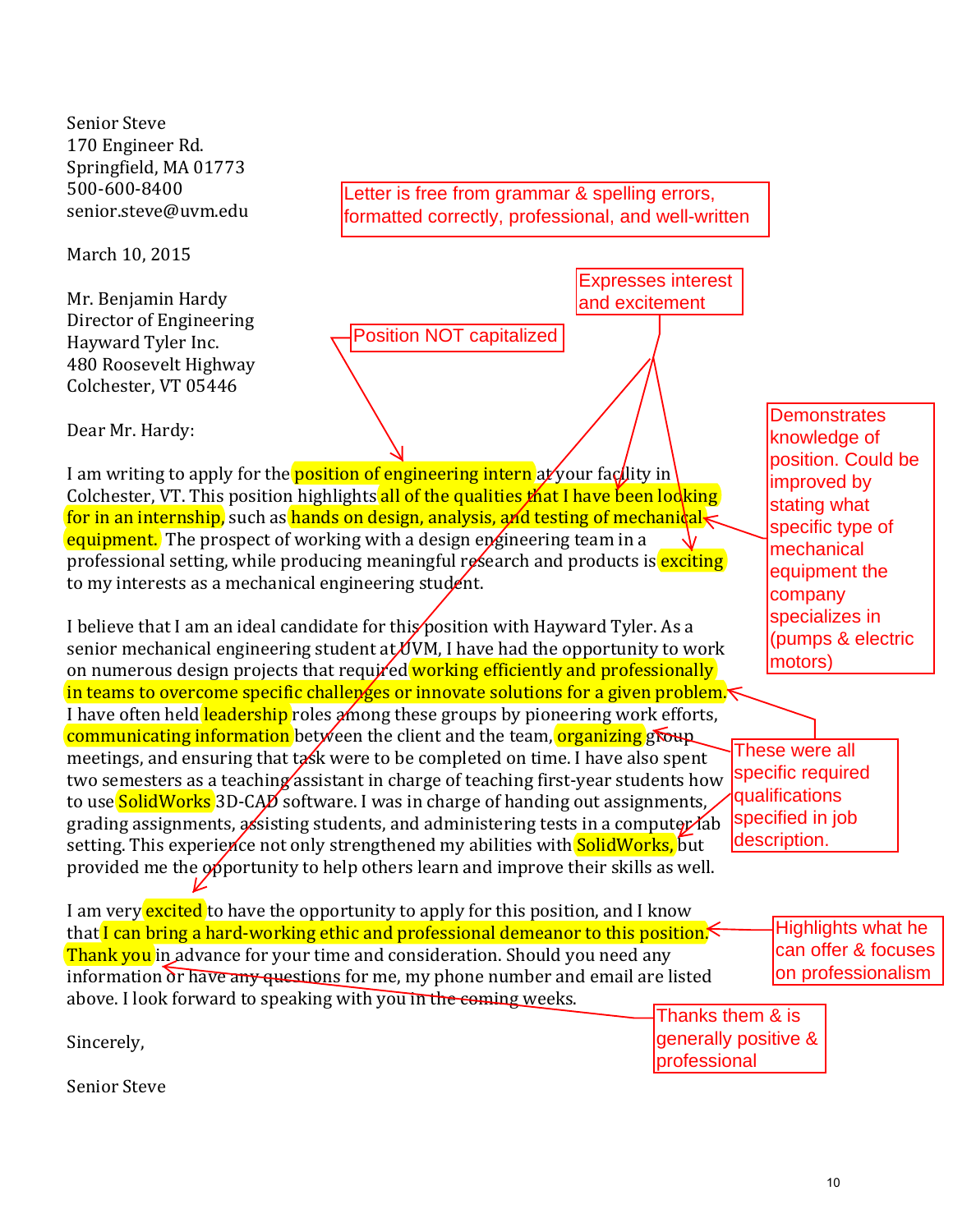## EXAMPLE #1

Sophomore Sue 8 Driver St. Colchester, VT 05676 802-315-5555 sophosue@uvm.edu 

March 11, 2015

City of Burlington Department of Public Works 645 Pine St. Suite A Burlington, VT 05401

Dear City of Burlington Department of Public Works Hiring Team:

Please accept these application materials for the seasonal engineering intern position at the City of Burlington Department of Public Works. The University of Vermont College of Engineering and Mathematical Sciences Internship Program brought this position to my attention. Not only am I interested in further developing my skills in civil engineering, but I am particularly attracted to the City of Burlington because of its mission to be a steward to infrastructure and the environment in the Burlington community by delivering efficient, effective and equitable public services. This speaks to my principles and reflects the core values of my field of study, sustainable engineering.

At my former position with the Town of Essex Public Works Department in Essex, Vermont, I gained a valuable experience working for a municipality as a temporary engineering intern. I worked closely with staff engineers and other interns to complete many different projects including field condition inventories on all town catch basins and outfalls, water quality testing, and the collection of traffic data. I analyzed those data and wrote technical reports, gained experience interpreting blueprints and specifications, and worked in a collaborative team. In addition to my internship experience, I am also involved in a number of extracurricular activities that have given me valuable experience handling multiple projects at the same time, working with diverse populations, and working both independently and part of collaborative teams. I believe my skills, work ethic, and dedication would make me an effective seasonal engineering intern with the City of Burlington Department of Public Works.

Attached, please find my resume. I look forward to an opportunity to further discuss this position and my qualifications. Please do not hesitate to contact me at  $802v$  315v 5555 or by email at sophosue@uvm.edu with any questions. Thank you for your time and consideration.

Sincerely, 

Sophomore Sue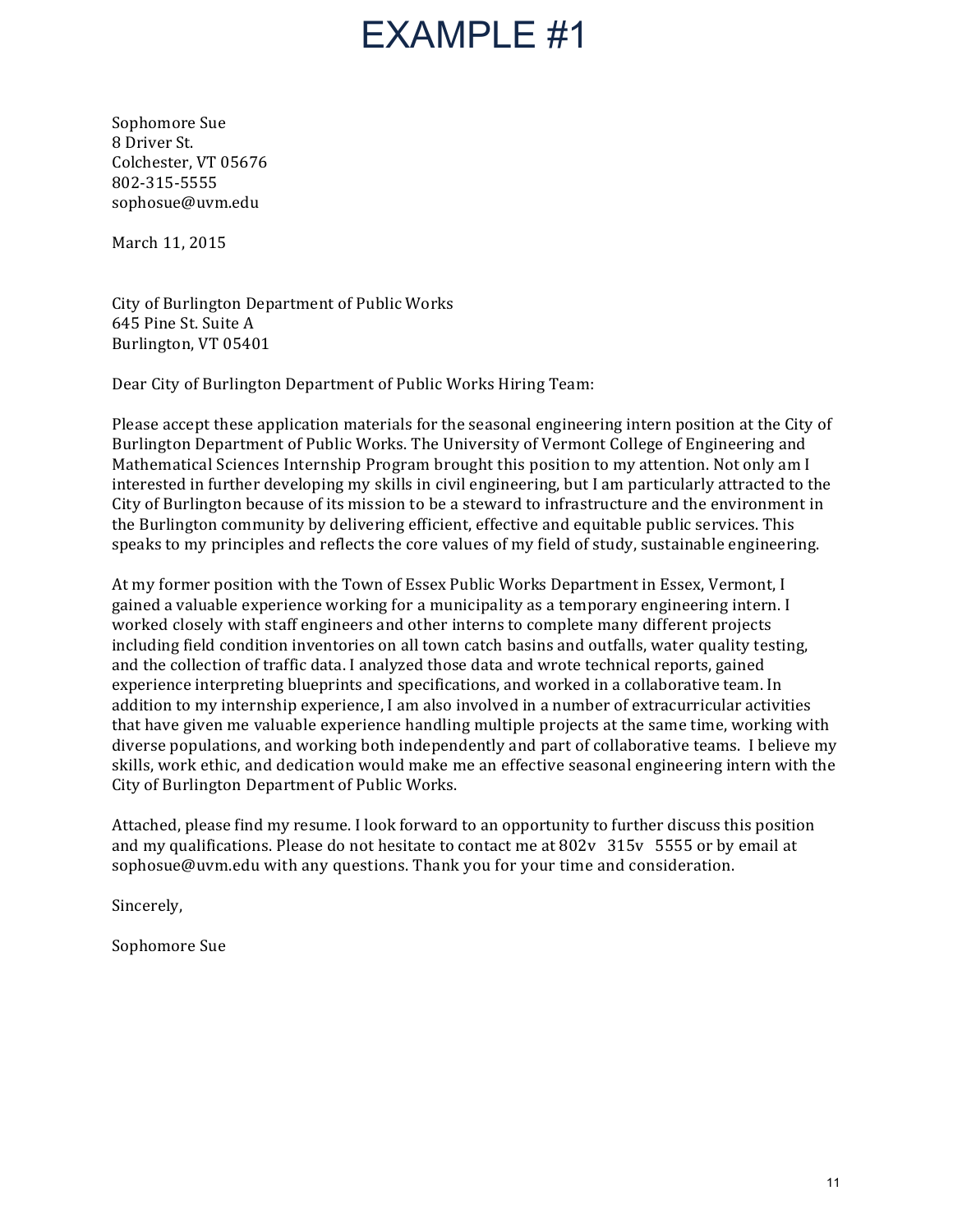## $FXAMPI F #2$

Junior Jeff 200 Engine Ave. Burlington, Vermont 05408 200-500-5999 junior.jeff@gmail.com 

March 17, 2015

Hayward Tyler, Inc. 480 Roosevelt Highway Colchester, VT 05446

To Whom This May Concern: 

I am writing to apply for the engineering intern position listed through the University of Vermont (UVM) College of Engineering and Mathematical Science's Internship Program. Last May, I toured your impressive facilities and interviewed for a similar internship position. As a student pursuing a degree in mechanical engineering, I am still interested in this position because it combines my interests in electronics and emerging energy technologies with my skills in mechanical design and thermofluid engineering.

I believe that I am wellg suited for this position because of my experience and interest in fluid systems and energy generation. My experience draws not only from the classroom and its associated projects, but also my own hobbies and extracurricular activities. As part of a design course, my team and I are designing and simulating parts of a system to ease the difficult transfer in and out of adaptive ski equipment from wheelchairs for people with disabilities. I am also an active member of UVM's Alternative Energy Racing Organization where I have the opportunity to use my design and fabrication skills to gain knowledge about electronic systems. Through designing and fitting components with SolidWorks and ordering and building cooling systems, I have learned many skills that go above and beyond what is typically taught in a classroom environment. On my own, I have been researching control methods, sourcing components, and writing code to build a temperature controlled fermentation system for homeg brewing and yogurtg making that can be controlled from the Internet. An internship with Hayward Tyler would allow me to apply my knowledge and analytical skills in a professional engineering setting, while constantly learning about the industry and its design requirements. 

I would truly appreciate an opportunity to meet with you to discuss how my qualifications will be beneficial to your organization's success. Please find my resume attached along with references. Feel free to contact me at 200g 500g 5999 or junior.jeff@gmail.com.

Sincerely, Junior Jeff